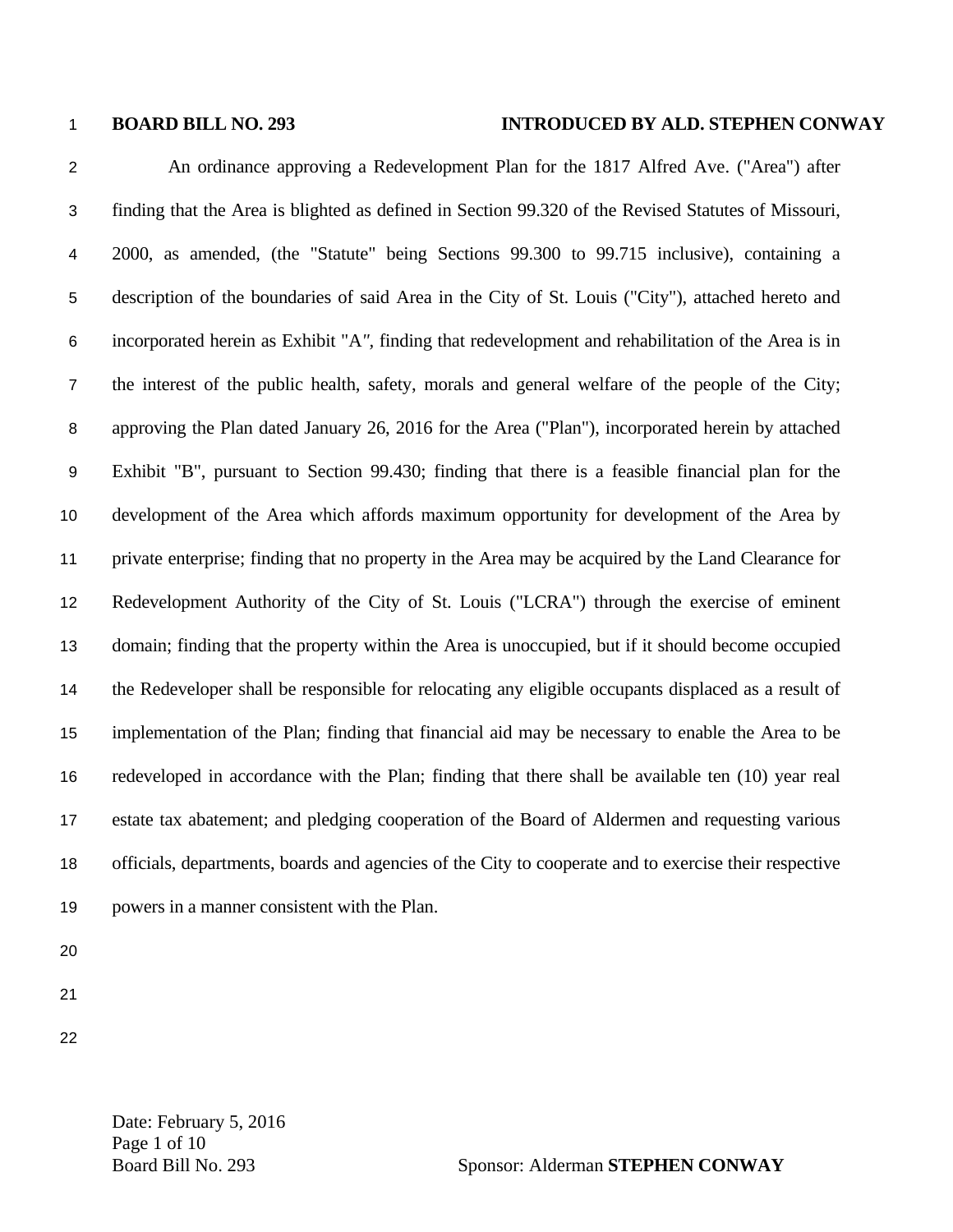| $\mathbf 1$               | WHEREAS, by reason of predominance of defective or inadequate street layout, unsanitary                |
|---------------------------|--------------------------------------------------------------------------------------------------------|
| $\overline{c}$            | or unsafe conditions, deterioration of site improvements, improper subdivision or obsolete platting,   |
| $\ensuremath{\mathsf{3}}$ | there exist conditions which endanger life or property by fire or other causes and constitute an       |
| $\overline{\mathbf{4}}$   | economic or social liability or a menace to the public health, safety, morals or welfare in the        |
| 5                         | present condition and use of the Area, said Area being more fully described in Exhibit "A"; and        |
| $\,6$                     | WHEREAS, such conditions are beyond remedy and control solely by regulatory process in                 |
| $\overline{7}$            | the exercise of the police power and cannot be dealt with effectively by ordinary private enterprise   |
| 8                         | without the aids provided in the Statute; and                                                          |
| $\boldsymbol{9}$          | WHEREAS, there is a need for the LCRA, a public body corporate and politic created                     |
| 10                        | under Missouri law, to undertake the development of the above described Area as a land clearance       |
| 11                        | project ("Project") under said Statute, pursuant to plans by or presented to the LCRA under Section    |
| 12                        | 99.430.1 (4); and                                                                                      |
| 13                        | WHEREAS, the LCRA has recommended such a plan to the Planning Commission of the                        |
| 14                        | City of St. Louis ("Planning Commission") and to this St. Louis Board of Aldermen ("Board"),           |
| 15                        | titled "Blighting Study and Plan for the 1817 Alfred Ave.," dated January 26, 2016 consisting of a     |
| 16                        | Title Page, a Table of Contents Page, and Nineteen (19) numbered pages, attached hereto and            |
| 17                        | incorporated herein as Exhibit "B" ("Plan"); and                                                       |
| 18                        | WHEREAS, under the provisions of the Statute, and of the federal financial assistance                  |
| 19                        | statutes, it is required that this Board take such actions as may be required to approve the Plan; and |
| 20                        | WHEREAS, it is desirable and in the public interest that a public body, the LCRA,                      |
| 21                        | undertake and administer the Plan in the Area; and                                                     |
| 22                        |                                                                                                        |

Date: February 5, 2016 Page 2 of 10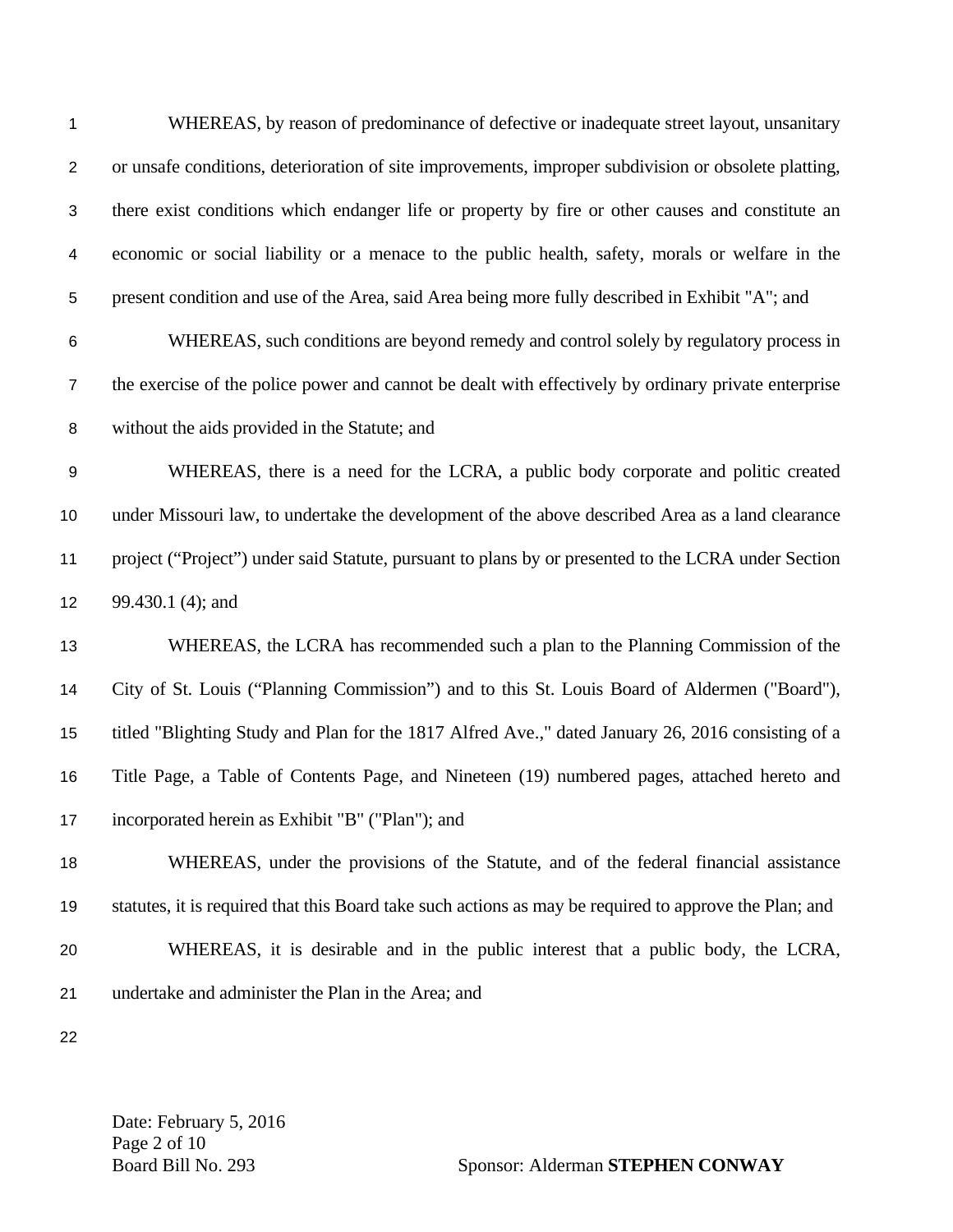| 1                       | WHEREAS, the LCRA and the Planning Commission have made and presented to this                      |
|-------------------------|----------------------------------------------------------------------------------------------------|
| $\overline{c}$          | Board the studies and statements required to be made and submitted by Section 99.430 and this      |
| $\sqrt{3}$              | Board has been fully apprised by the LCRA and the Planning Commission of the facts and is fully    |
| $\overline{\mathbf{4}}$ | aware of the conditions in the Area; and                                                           |
| 5                       | WHEREAS, the Plan has been presented and recommended by LCRA (5 year tax                           |
| 6                       | abatement) and the Planning Commission to this Board for review and approval; and                  |
| $\overline{7}$          | WHEREAS, a general plan has been prepared and is recognized and used as a guide for the            |
| $\bf 8$                 | general development of the City and the Planning Commission has advised this Board that the Plan   |
| 9                       | conforms to said general plan; and                                                                 |
| 10                      | WHEREAS, this Board has duly considered the reports, recommendations<br>and                        |
| 11                      | certifications of the LCRA and the Planning Commission; and                                        |
| 12                      | WHEREAS, the Plan does prescribe land use and street and traffic patterns which may                |
| 13                      | require, among other things, the vacation of public rights-of-way, the establishment of new street |
| 14                      | and sidewalk patterns or other public actions; and                                                 |
| 15                      | WHEREAS, this Board is cognizant of the conditions which are imposed on the                        |
| 16                      | undertaking and carrying out of the Project, including those relating to prohibitions against      |
| 17                      | discrimination because of race, color, creed, national origin, sex, marital status, age, sexual    |
| 18                      | orientation or physical handicap; and                                                              |
| 19                      | WHEREAS, in accordance with the requirements of Section 99.430 of the Statute, this                |
| 20                      | Board advertised that a public hearing would be held by this Board on the Plan, and said hearing   |
| 21                      | was held at the time and place designated in said advertising and all those who were interested in |
| 22                      | being heard were given a reasonable opportunity to express their views; and                        |

Date: February 5, 2016 Page 3 of 10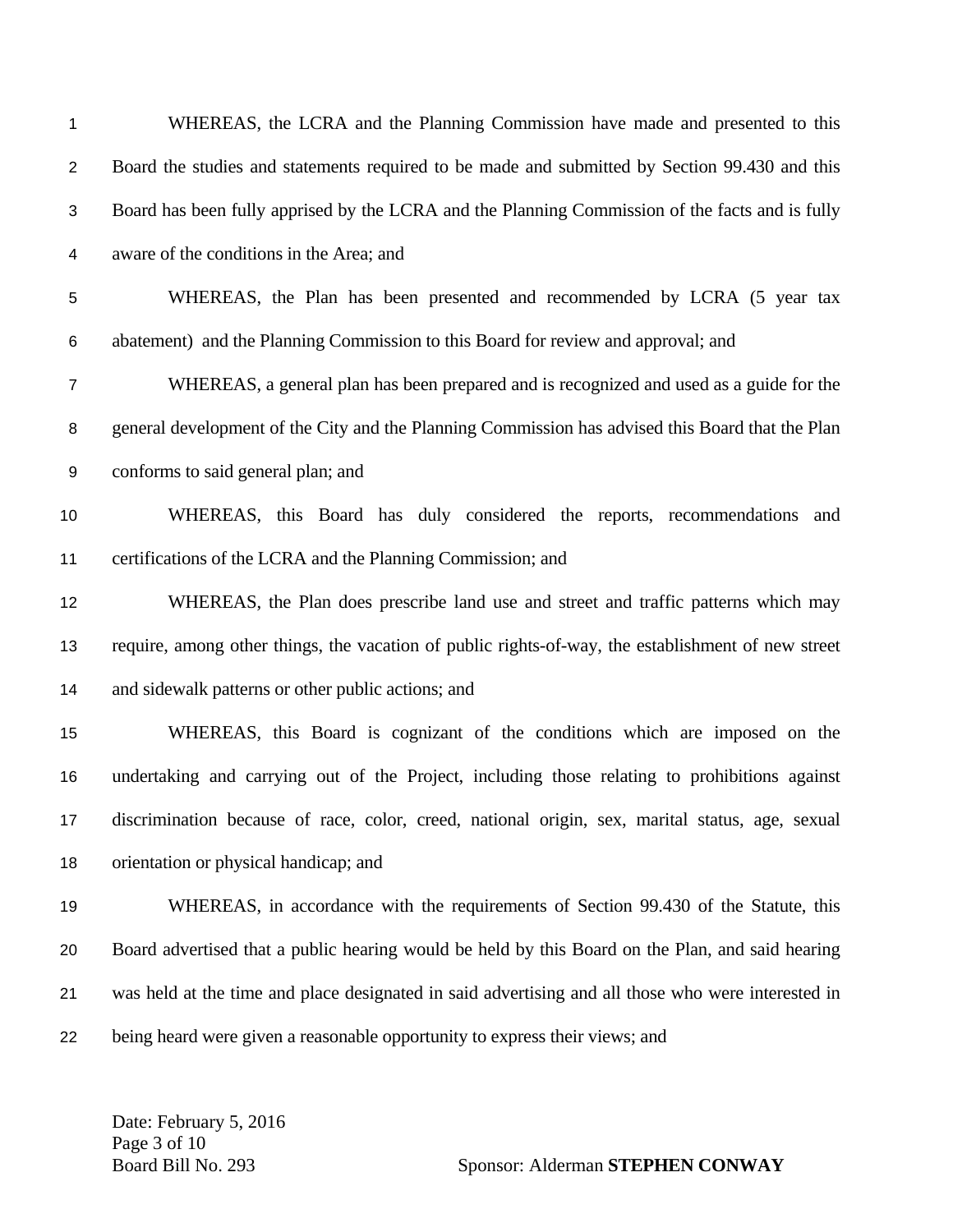| $\mathbf 1$    | WHEREAS, it is necessary that this Board take appropriate official action respecting the               |
|----------------|--------------------------------------------------------------------------------------------------------|
| $\overline{2}$ | approval of the Plan.                                                                                  |
| 3              | NOW, THEREFORE, BE IT ORDAINED BY THE CITY OF ST. LOUIS AS                                             |
| 4              | <b>FOLLOWS:</b>                                                                                        |
| 5              | <b>SECTION ONE.</b> There exists within the City of St. Louis ("City") a blighted area, as             |
| 6              | defined by Section 99.320 of the Revised Statutes of Missouri, 2000, as amended, (the "Statute"        |
| $\overline{7}$ | being Sections 99.300 to 99.715 inclusive, as amended) described in Exhibit "A", attached hereto       |
| 8              | and incorporated herein, known as the 1817 Alfred Ave. Area.                                           |
| 9              | <b>SECTION TWO.</b> The redevelopment of the above described Area, as provided by the                  |
| 10             | Statute, is necessary and in the public interest, and is in the interest of the public health, safety, |
| 11             | morals and general welfare of the people of the City.                                                  |
| 12             | <b>SECTION THREE.</b> The Area qualifies as a redevelopment area in need of redevelopment              |
| 13             | under the provision of the Statute, and the Area is blighted as defined                                |
| 14             | in Section 99.320 of the Statute.                                                                      |
| 15             | <b>SECTION FOUR.</b> The Blighting Study and Plan for the Area, dated January 26, 2016,                |
| 16             | ("Plan") having been duly reviewed and considered, is hereby approved and incorporated herein by       |
| 17             | reference, and the President or Clerk of this St. Louis Board of Aldermen ("Board") is hereby          |
| 18             | directed to file a copy of said Plan with the Minutes of this meeting.                                 |
| 19             | <b>SECTION FIVE.</b> The Plan for the Area is feasible and conforms to the general plan for            |
| 20             | the City.                                                                                              |
|                |                                                                                                        |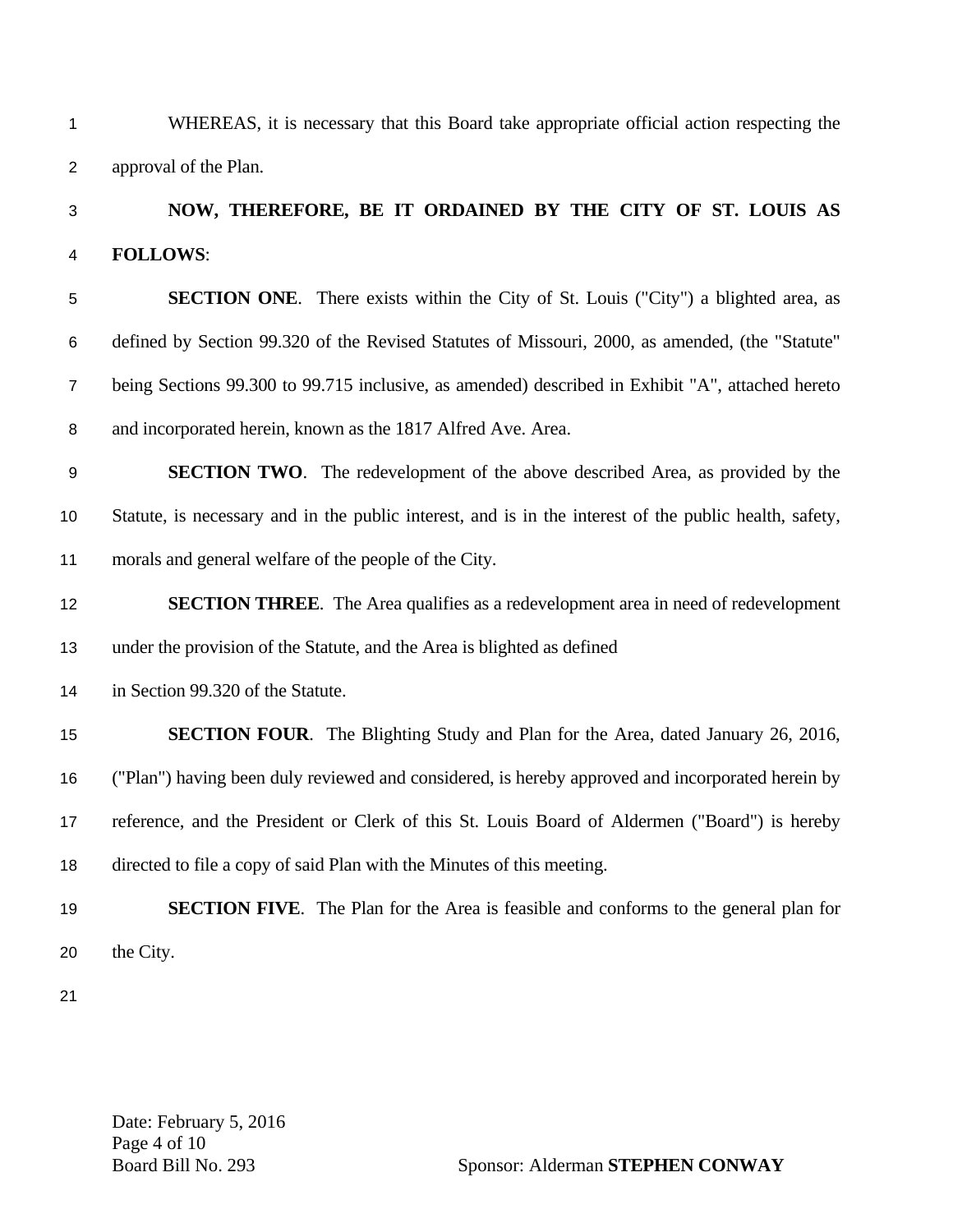**SECTION SIX.** The financial aid provided and to be provided for financial assistance pertaining to the Area is necessary to enable the redevelopment activities to be undertaken in accordance with the Plan for the Area, and the proposed financing plan for the Area is feasible.

**SECTION SEVEN**. The Plan for the Area will afford maximum opportunity, consistent with the sound needs of the City as a whole, for the redevelopment of the Area by private enterprise, and private developments to be sought pursuant to the requirements of the Statute.

**SECTION EIGHT**. The Plan for the Area provides that the Land Clearance for Redevelopment Authority of the City of St. Louis ("LCRA") may not acquire any property in the Area by the exercise of eminent domain.

**SECTION NINE**. The property within the Area is currently unoccupied. If it should become occupied, all eligible occupants displaced by the Redeveloper ("Redeveloper" being defined in Section Twelve, below) shall be given relocation assistance by the Redeveloper at its expense, in accordance with all applicable federal, state and local laws, ordinances, regulations and policies.

## **SECTION TEN**. The Plan for the Area gives due consideration to the provision of adequate public facilities.

**SECTION ELEVEN**. In order to implement and facilitate the effectuation of the Plan hereby approved it is found and determined that certain official actions must be taken by this Board and accordingly this Board hereby:

(a) Pledges its cooperation in helping to carry out the Plan;

(b) Requests the various officials, departments, boards and agencies of the City, which have administrative responsibilities, likewise to cooperate to such end and to execute their respective functions and powers in a manner consistent with the Plan; and

Date: February 5, 2016 Page 5 of 10

Board Bill No. 293 Sponsor: Alderman **STEPHEN CONWAY**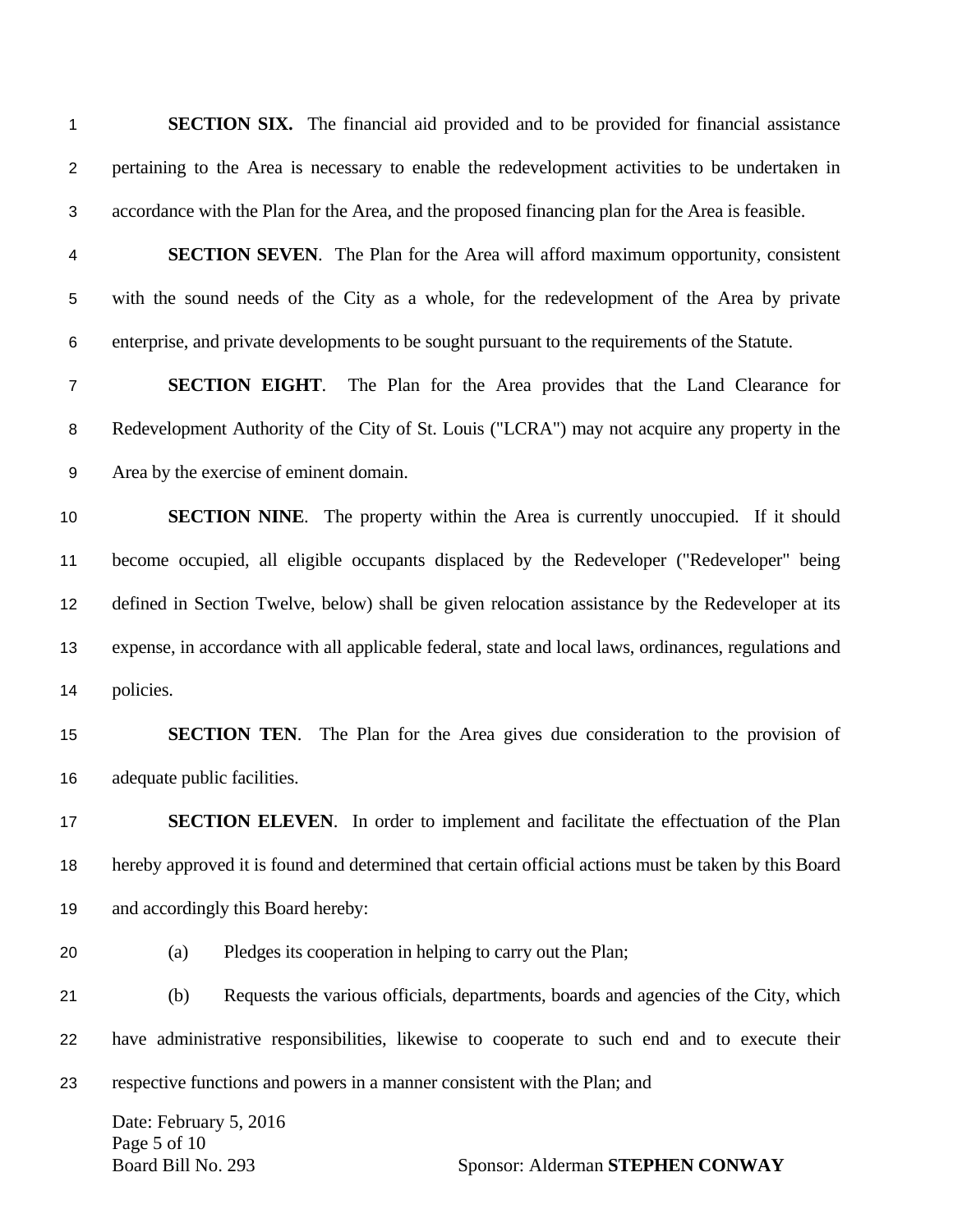(c) Stands ready to consider and take appropriate action upon proposals and measures designed to effectuate the Plan.

| 3                | <b>SECTION TWELVE.</b> All parties participating as owners or purchasers of property in the              |
|------------------|----------------------------------------------------------------------------------------------------------|
| $\overline{4}$   | Area for redevelopment ("Redeveloper") shall agree for themselves and their heirs, successors and        |
| 5                | assigns that they shall not discriminate on the basis of race, color, creed, national origin, sex,       |
| 6                | marital status, age, sexual orientation or physical handicap in the sale, lease, or rental of any        |
| $\boldsymbol{7}$ | property or improvements erected or to be erected in the Area or any part thereof and those              |
| 8                | covenants shall run with the land, shall remain in effect without limitation of time, shall be made      |
| 9                | part of every contract for sale, lease, or rental of property to which Redeveloper is a party, and shall |
| 10               | be enforceable by the LCRA, the City and the United States of America.                                   |
| 11               | <b>SECTION THIRTEEN.</b> In all contracts with private and public parties for redevelopment              |
| 12               | of any portion of the Area, all Redevelopers shall agree:                                                |
| 13               | To use the property in accordance with the provisions of the Plan, and be bound by<br>(a)                |
| 14               | the conditions and procedures set forth therein and in this Ordinance;                                   |
| 15               | That in undertaking construction under the agreement with the LCRA and the Plan,<br>(b)                  |
| 16               | bona fide Minority Business Enterprises ("MBE's") and Women's Business Enterprises ("WBE's")             |
| 17               | will be solicited and fairly considered for contracts, subcontracts and purchase orders;                 |
| 18               | To be bound by the conditions and procedures regarding the utilization of MBE's<br>(c)                   |
| 19               | and WBE's established by the City;                                                                       |
| 20               | To adhere to the requirements of the Executive Order of the Mayor of the City,<br>(d)                    |
| 21               | dated July 24, 1997.                                                                                     |
| 22               | To comply with the requirements of Ordinance No. 60275 of the City;<br>(e)                               |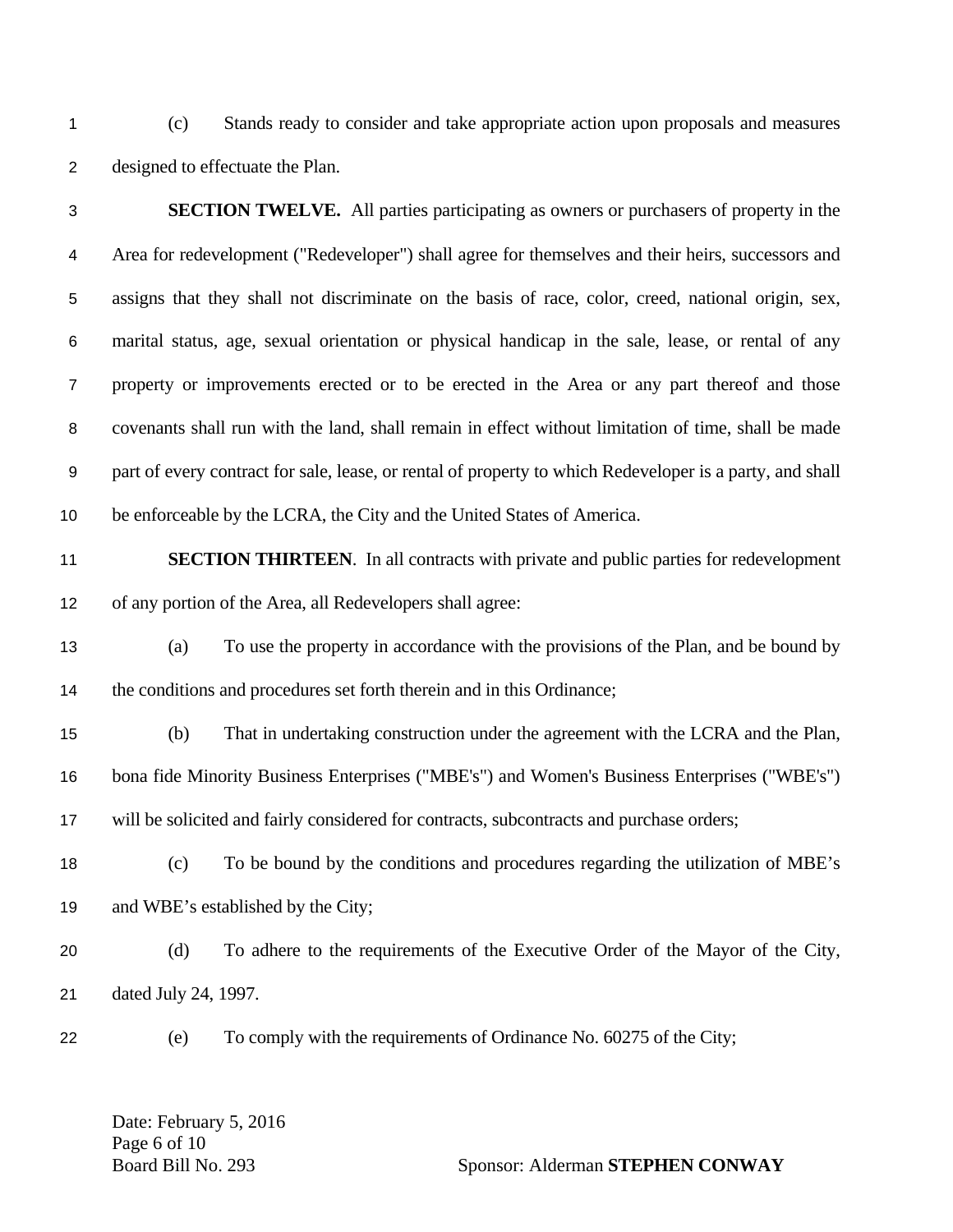(f) To cooperate with those programs and methods supplied by the City with the purpose of accomplishing, pursuant to this paragraph, minority and women subcontractors and material supplier participation in the construction under this Agreement. The Redeveloper will report semi-annually during the construction period the results of its endeavors under this paragraph, to the Office of the Mayor and the President of this Board; and

(g) That the language of this Section Thirteen shall be included in its general construction contract and other construction contracts let directly by Redeveloper.

The term MBE shall mean a sole proprietorship, partnership, corporation, profit or non-profit organization owned, operated and controlled by minority group members who have at least fifty-one percent (51%) ownership. The minority group member(s) must have operational and management control, interest in capital and earnings commensurate with their percentage of ownership. The term Minority Group Member(s) shall mean persons legally residing in the United States who are Black, Hispanic, Native American (American Indian, Eskimo, Aleut or Native Hawaiian), Asian Pacific American (persons with origins from Japan, China, the Philippines, Vietnam, Korea, Samoa, Guam, U.S. Trust Territory of the Pacific Islands, Laos, Cambodia or Taiwan) or Asian Indian American (persons with origins from India, Pakistan or Bangladesh). The term WBE shall mean a sole proprietorship, partnership, corporation, profit or non-profit organization owned, operated and controlled by a woman or women who have at least fifty-one percent (51%) ownership. The woman or women must have operational and managerial control, interest in capital and earnings commensurate with their percentage of ownership.

- The term "Redeveloper" as used in this Section shall include its successors in interest and assigns.
- 

Date: February 5, 2016 Page 7 of 10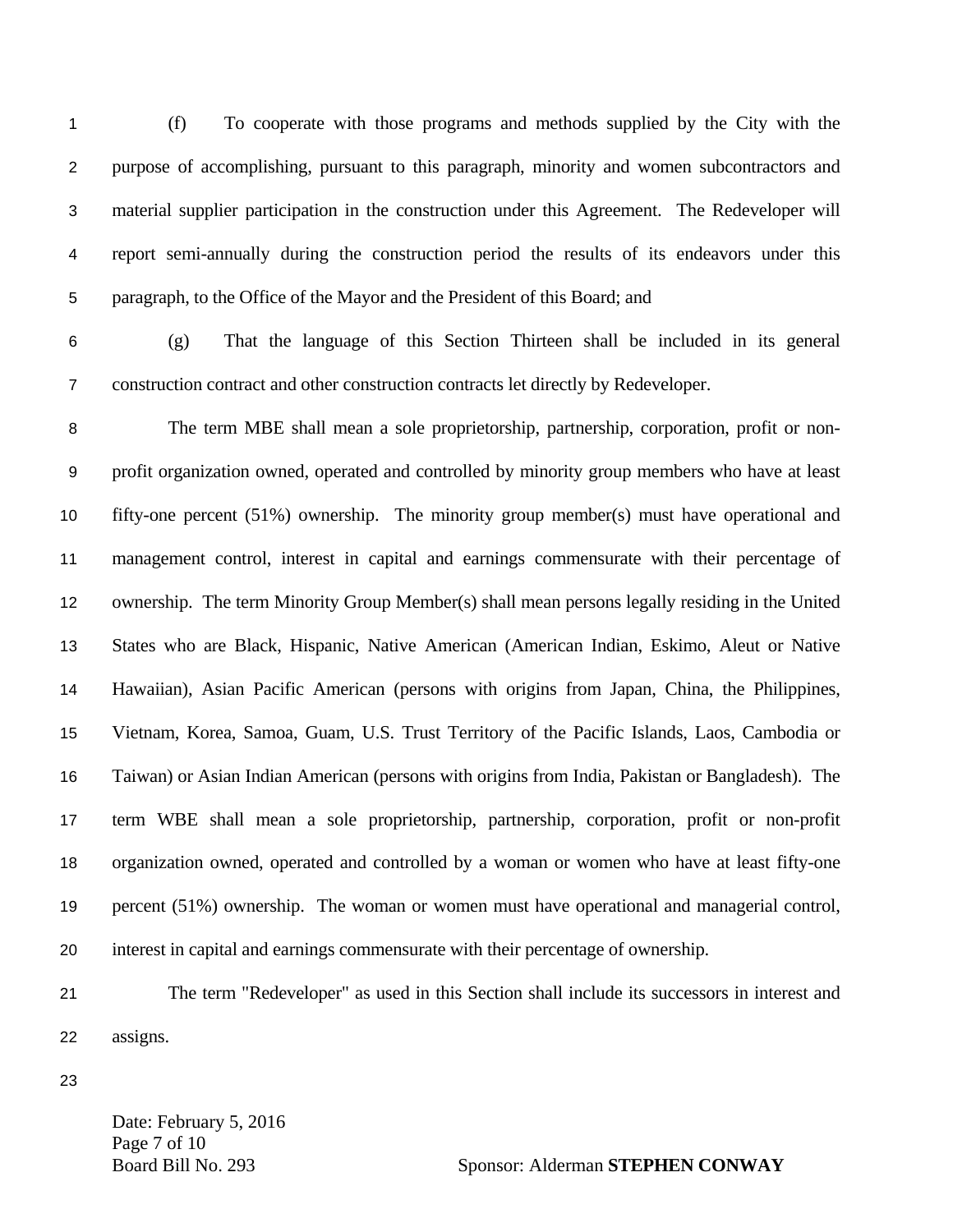**SECTION FOURTEEN**. The Redeveloper may seek ten (10) year real estate tax abatement pursuant to Sections 99.700 - 99.715, Revised Statutes of Missouri, 2000, as amended, upon application as provided therein. Such real estate tax abatement shall not include any Special Business District, Neighborhood Improvement District, Commercial Improvement District, or any other similar local taxing district created in accordance with Missouri law, whether now existing or later created.

In lieu of the ten (10) year abatement outlined above, a Redeveloper which is an urban redevelopment corporation formed pursuant to Chapter 353 of the Missouri Statutes shall hereby be entitled to real property ad valorem tax abatement which shall not include any Special Business District, Neighborhood Improvement District, Commercial Improvement District or any other single local taxing district created in accordance with Missouri law, whether now existing or later created, for a total period of up to ten (10) years from the commencement of such tax abatement, in accordance with the following provisions:

If property in the Area is sold by the LCRA to an urban redevelopment corporation formed pursuant to Chapter 353 of the Missouri Statutes, or if any such corporation shall own property within the Area, then for the first ten (10) years after the date the redevelopment corporation shall acquire title to such property, taxes on such property shall be based upon the assessment of land, exclusive of any improvements thereon, during the calendar year preceding the calendar year during which such corporation shall have acquired title to such property. In addition to such taxes, any such corporation shall for the same ten (10) year period make a payment in lieu of taxes to the Collector of Revenue of the City of St. Louis in an amount based upon the assessment on the improvements located on the property during the calendar year preceding the calendar year during which such

Date: February 5, 2016 Page 8 of 10

Board Bill No. 293 Sponsor: Alderman **STEPHEN CONWAY**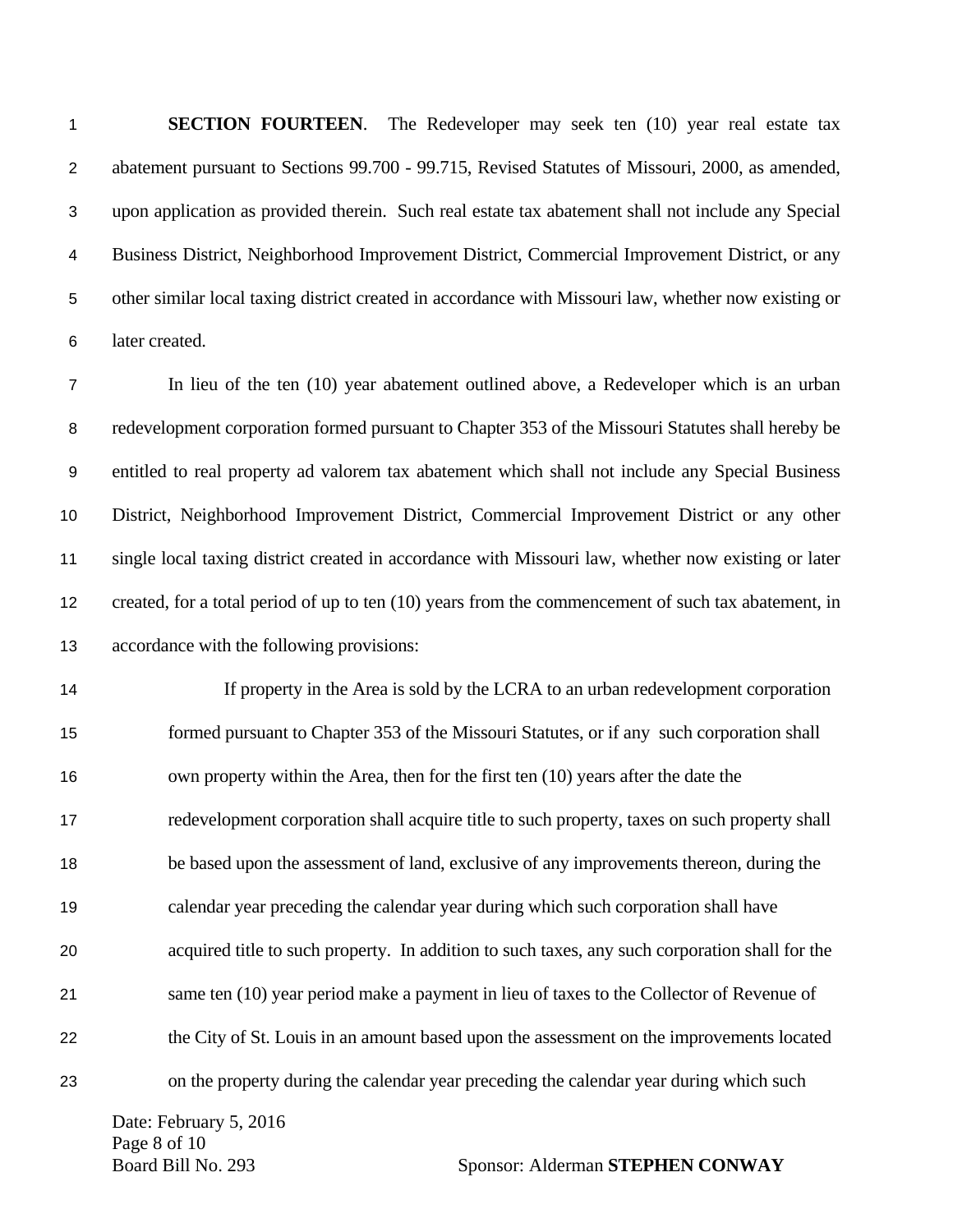corporation shall have acquired title to such property. If property shall be tax-exempt because it is owned by the LCRA and leased to any such corporation, then such corporation for the first ten (10) years of such lease shall make payments in lieu of taxes to the Collector of Revenue of the City in an amount based upon the assessment on the property, including land and improvements, during the calendar year preceding the calendar year during which such corporation shall lease such property.

All payments in lieu of taxes shall be a lien upon the property and, when paid to the Collector of Revenue of the City shall be distributed as all other property taxes. These partial tax relief and payment in lieu of taxes provisions, during up to said ten (10) year period, shall inure to the benefit of all successors in interest in the property of the redevelopment corporation, so long as such successors shall continue to use such property as provided in this Plan and in any contract with the LCRA. In no event shall such benefits extend beyond ten (10) years after the redevelopment corporation shall have acquired title to the property**.** 

**SECTION FIFTEEN**. Any proposed modification which will substantially change the Plan must be approved by the St. Louis Board of Aldermen in the same manner as the Plan was first approved. Modifications which will substantially change the Plan include, but are not necessarily limited to, modifications on the use of eminent domain, to the length of tax abatement, to the boundaries of the Area, or to other items which alter the nature or intent of the Plan. The Plan may be otherwise modified (e.g. in urban design regulations, development schedule) by the LCRA.

Date: February 5, 2016 Page 9 of 10